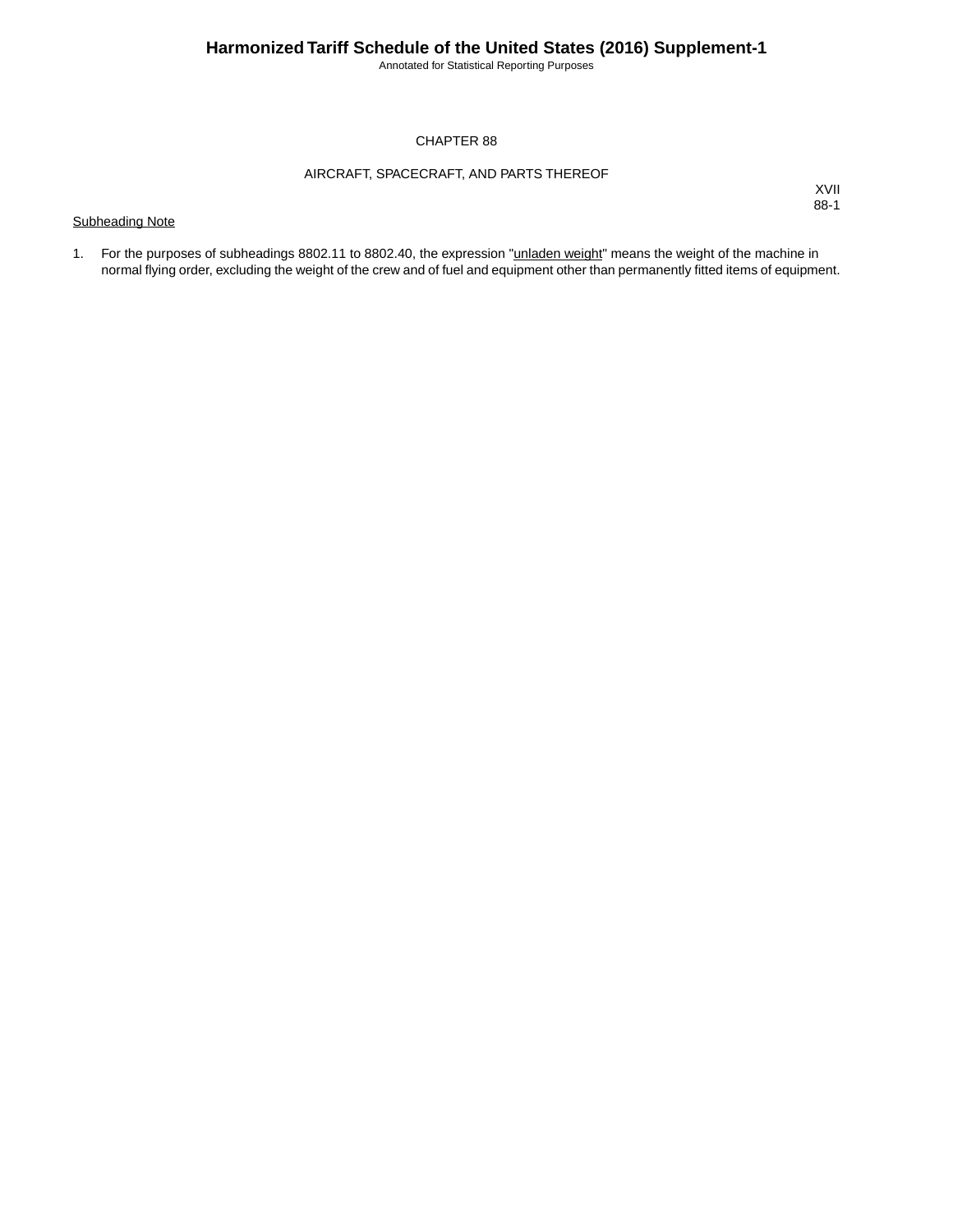## **Harmonized Tariff Schedule of the United States (2016) Supplement-1**

Annotated for Statistical Reporting Purposes

| Heading/   | Stat.       |                                                                                                                                                              | Unit           |         |              | Rates of Duty |                |
|------------|-------------|--------------------------------------------------------------------------------------------------------------------------------------------------------------|----------------|---------|--------------|---------------|----------------|
| Subheading | Suf-<br>fix | Article Description                                                                                                                                          | of<br>Quantity | General | $\mathbf{1}$ | Special       | $\overline{2}$ |
| 8801.00.00 |             | Balloons and dirigibles; gliders, hang gliders and other                                                                                                     |                |         |              |               |                |
|            |             |                                                                                                                                                              |                | Free    |              |               | 50%            |
|            |             | Gliders and hang gliders:                                                                                                                                    |                |         |              |               |                |
|            | 10          |                                                                                                                                                              |                |         |              |               |                |
|            | 20          |                                                                                                                                                              |                |         |              |               |                |
|            | 50          |                                                                                                                                                              |                |         |              |               |                |
| 8802       |             | Other aircraft (for example, helicopters, airplanes); spacecraft<br>(including satellites) and suborbital and spacecraft launch<br>vehicles:<br>Helicopters: |                |         |              |               |                |
| 8802.11.00 |             | Of an unladen weight not exceeding 2,000 kg     Free<br>New:                                                                                                 |                |         |              |               | 30%            |
|            | 15          |                                                                                                                                                              |                |         |              |               |                |
|            |             | Other:                                                                                                                                                       |                |         |              |               |                |
|            | 30          | Of an unladen weight not exceeding 998                                                                                                                       |                |         |              |               |                |
|            |             |                                                                                                                                                              |                |         |              |               |                |
|            | 45          | Of an unladen weight exceeding 998 but                                                                                                                       |                |         |              |               |                |
|            |             |                                                                                                                                                              |                |         |              |               |                |
|            | 60          | Used or rebuilt:                                                                                                                                             |                |         |              |               |                |
|            |             |                                                                                                                                                              |                |         |              |               |                |
|            | 90          |                                                                                                                                                              |                |         |              |               |                |
| 8802.12.00 |             | New:                                                                                                                                                         |                |         |              |               | 30%            |
|            | 20          |                                                                                                                                                              |                |         |              |               |                |
|            | 40          |                                                                                                                                                              |                |         |              |               |                |
|            |             | Used or rebuilt:                                                                                                                                             |                |         |              |               |                |
|            | 60          |                                                                                                                                                              |                |         |              |               |                |
|            | 80          |                                                                                                                                                              |                |         |              |               |                |
| 8802.20.00 |             | Airplanes and other aircraft, of an unladen weight not                                                                                                       |                |         |              |               |                |
|            |             |                                                                                                                                                              |                |         |              |               | 30%            |
|            | 15          | Of an unladen weight not exceeding 450 kg No.                                                                                                                |                |         |              |               |                |
|            |             | Other:                                                                                                                                                       |                |         |              |               |                |
|            |             | New:                                                                                                                                                         |                |         |              |               |                |
|            | 20          | Military aircraft:                                                                                                                                           |                |         |              |               |                |
|            |             |                                                                                                                                                              |                |         |              |               |                |
|            | 30          | Other:                                                                                                                                                       | No.            |         |              |               |                |
|            | 40          |                                                                                                                                                              |                |         |              |               |                |
|            | 50          | Multiple engine airplanes No.                                                                                                                                |                |         |              |               |                |
|            |             |                                                                                                                                                              |                |         |              |               |                |
|            | 60          | Used or rebuilt:                                                                                                                                             |                |         |              |               |                |
|            | 70          |                                                                                                                                                              |                |         |              |               |                |
|            | 80          |                                                                                                                                                              | No.            |         |              |               |                |
|            |             |                                                                                                                                                              |                |         |              |               |                |
|            |             |                                                                                                                                                              |                |         |              |               |                |
|            |             |                                                                                                                                                              |                |         |              |               |                |
|            |             |                                                                                                                                                              |                |         |              |               |                |
|            |             |                                                                                                                                                              |                |         |              |               |                |
|            |             |                                                                                                                                                              |                |         |              |               |                |
|            |             |                                                                                                                                                              |                |         |              |               |                |
|            |             |                                                                                                                                                              |                |         |              |               |                |
|            |             |                                                                                                                                                              |                |         |              |               |                |
|            |             |                                                                                                                                                              |                |         |              |               |                |
|            |             |                                                                                                                                                              |                |         |              |               |                |
|            |             |                                                                                                                                                              |                |         |              |               |                |
|            |             |                                                                                                                                                              |                |         |              |               |                |
|            |             |                                                                                                                                                              |                |         |              |               |                |
|            |             |                                                                                                                                                              |                |         |              |               |                |
|            |             |                                                                                                                                                              |                |         |              |               |                |
|            |             |                                                                                                                                                              |                |         |              |               |                |

XVII 88-2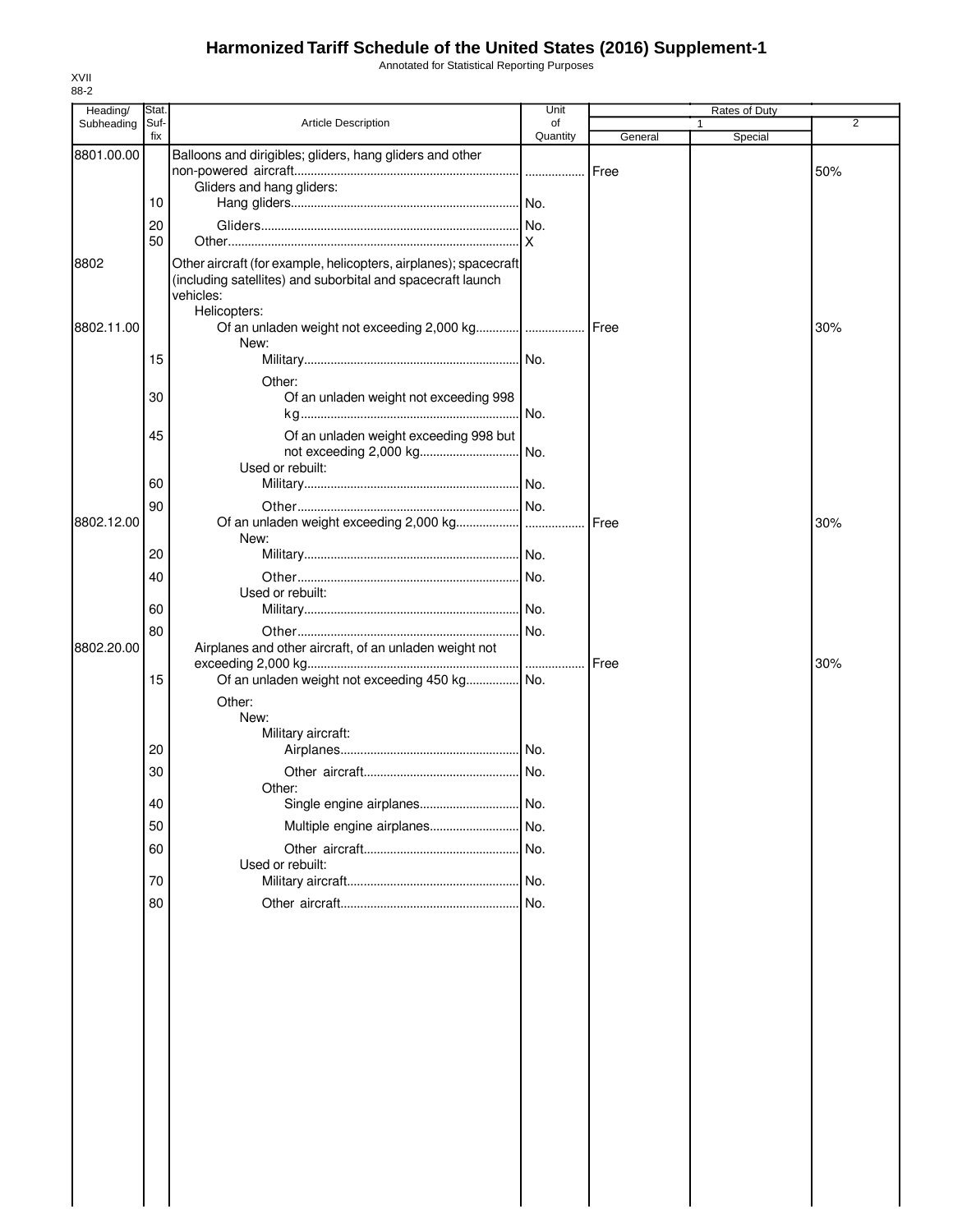# **Harmonized Tariff Schedule of the United States (2016) Supplement-1**

Annotated for Statistical Reporting Purposes

| Heading/      | Stat.       |                                                                                                                                                     | Unit           |         | Rates of Duty |                |
|---------------|-------------|-----------------------------------------------------------------------------------------------------------------------------------------------------|----------------|---------|---------------|----------------|
| Subheading    | Suf-<br>fix | <b>Article Description</b>                                                                                                                          | of<br>Quantity | General | Special       | $\overline{2}$ |
| 8802 (con.)   |             | Other aircraft (for example, helicopters, airplanes); spacecraft<br>(including satellites) and suborbital and spacecraft launch<br>vehicles: (con.) |                |         |               |                |
| 8802.30.00    |             | Airplanes and other aircraft, of an unladen weight<br>New:                                                                                          |                | Free    |               | 30%            |
|               |             | Military aircraft:                                                                                                                                  |                |         |               |                |
|               | 10          |                                                                                                                                                     |                |         |               |                |
|               | 20          | Other:                                                                                                                                              |                |         |               |                |
|               | 30          | Multiple engine airplanes:<br>Of an unladen weight exceeding 2,000 but                                                                              |                |         |               |                |
|               |             | Of an unladen weight exceeding 4,536 but<br>not exceeding 15,000 kg:                                                                                |                |         |               |                |
|               | 40          | Turbofan powered                                                                                                                                    | INo.           |         |               |                |
|               | 50          |                                                                                                                                                     | No.            |         |               |                |
|               | 60          | Used or rebuilt:                                                                                                                                    |                |         |               |                |
|               | 70          |                                                                                                                                                     |                |         |               |                |
|               | 80          |                                                                                                                                                     |                |         |               |                |
| 8802.40.00    |             | Airplanes and other aircraft, of an unladen weight<br>New:                                                                                          |                | Free    |               | 30%            |
|               | 15          | Military aircraft:                                                                                                                                  |                |         |               |                |
|               | 20          |                                                                                                                                                     |                |         |               |                |
|               | 30          |                                                                                                                                                     | No.            |         |               |                |
|               |             | Other:                                                                                                                                              |                |         |               |                |
|               | 40          |                                                                                                                                                     |                |         |               |                |
|               | 60          |                                                                                                                                                     |                |         |               |                |
|               | 70          | Other (including passenger/cargo<br>Used or rebuilt:                                                                                                |                |         |               |                |
|               | 80          |                                                                                                                                                     |                |         |               |                |
| 8802.60       | 90          | Spacecraft (including satellites) and suborbital and<br>spacecraft launch vehicles:                                                                 | No.            |         |               |                |
| 8802.60.30 00 |             |                                                                                                                                                     |                |         |               | Free           |
| 8802.60.90    |             |                                                                                                                                                     |                |         |               | 27.5%          |
|               | 20          |                                                                                                                                                     | No.            |         |               |                |
|               | 40          |                                                                                                                                                     |                |         |               |                |
|               |             |                                                                                                                                                     |                |         |               |                |

XVII 88-3